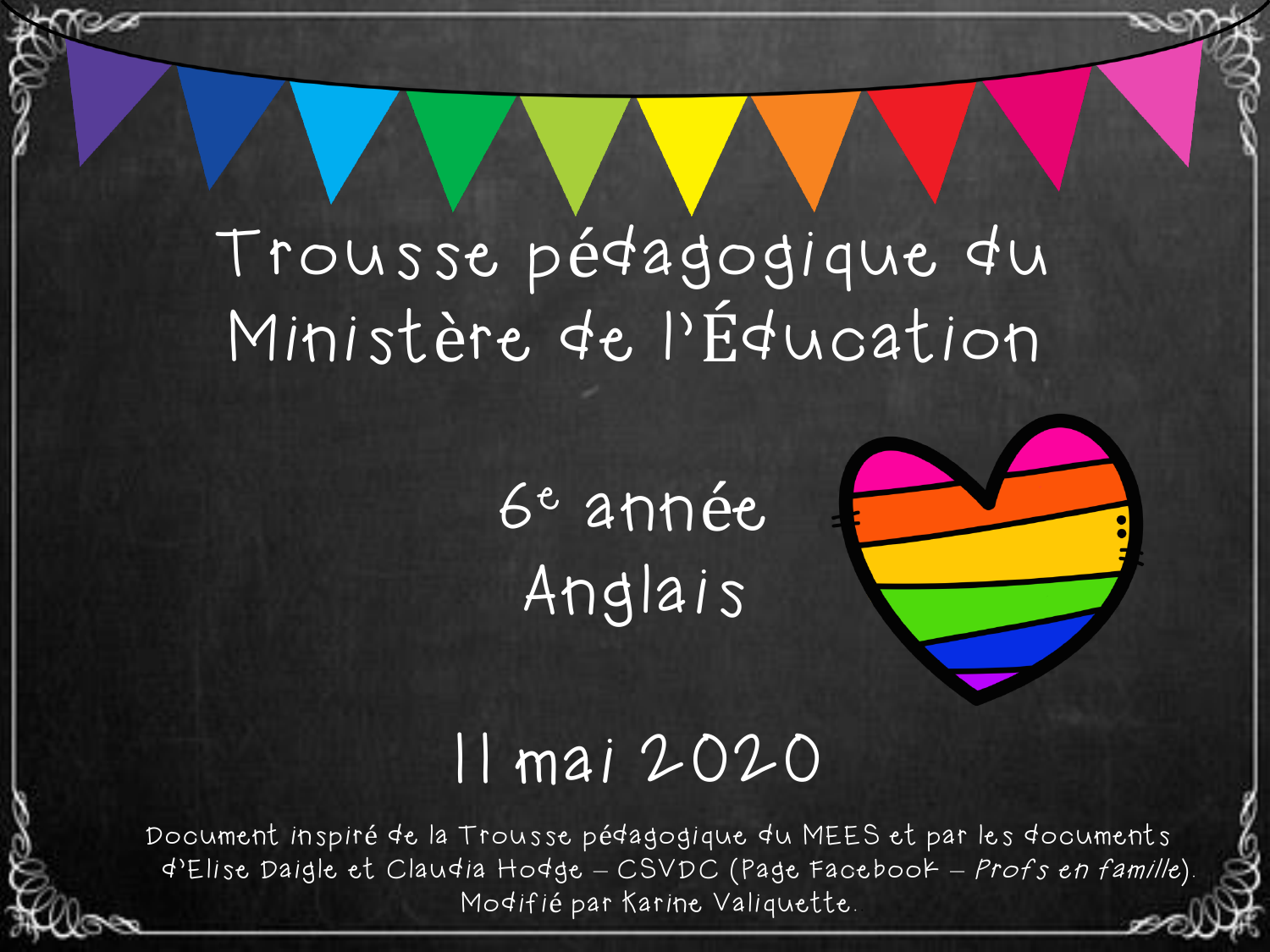## Green gifts



Source : Activité proposée par Dianne Elizabeth Stankiewicz, (Commission scolaire de la Beauce-Etchemin), Bonny-Ann Cameron, (Commission scolaire de la Capitale), Émilie Racine, (Commission scolaire de Portneuf), et Lisa Vachon, (Commission scolaire des Appalaches), conseillères pédagogiques.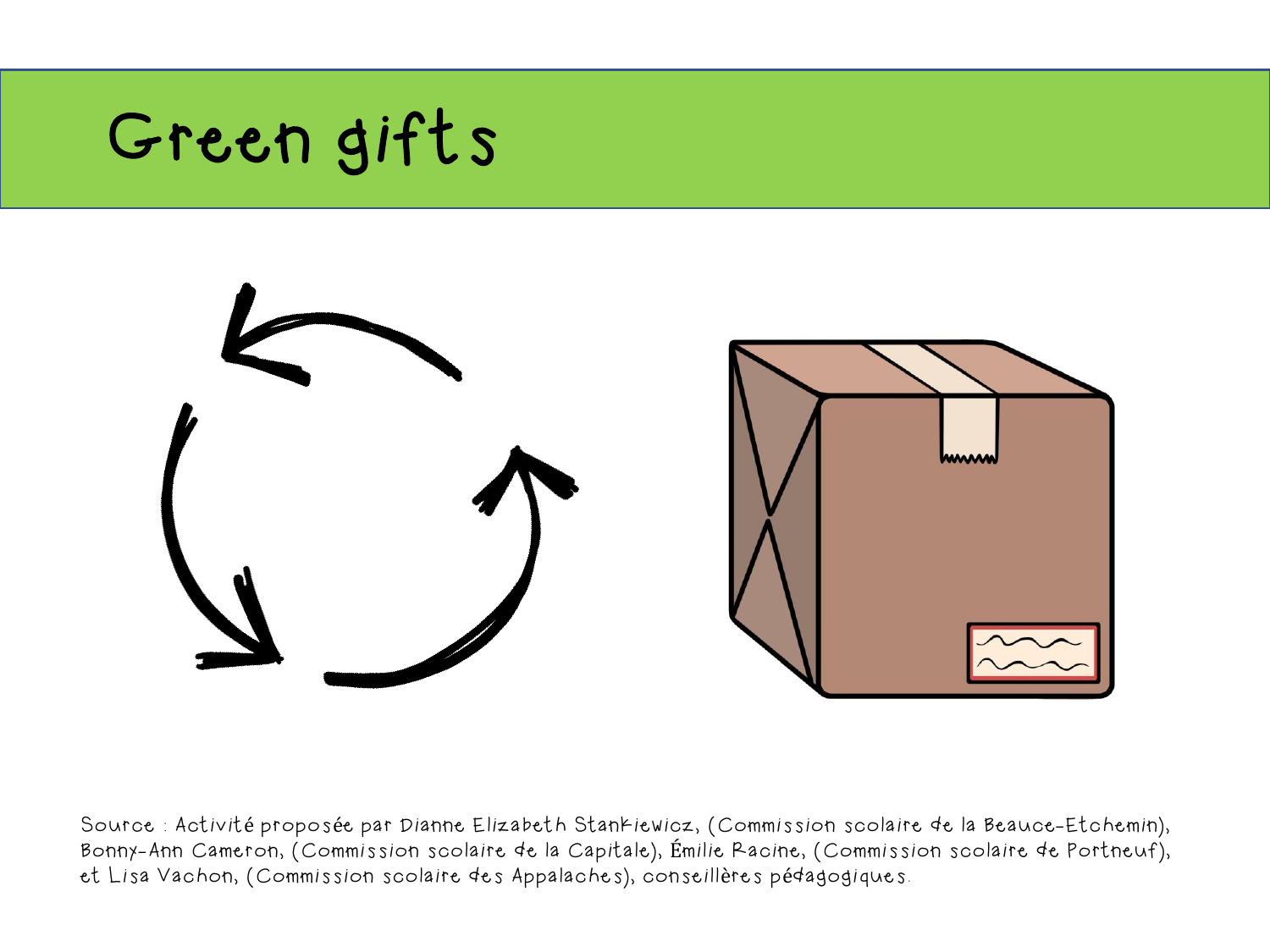### Instructions

There are many occasions every year for us to receive or give presents. Be it a celebration of any kind, we are always looking for the perfect gift that will please our loved ones. Today we will learn more about what makes a gift meaningful and find ideas for future gifts.

Make a list of five gifts you have received in the past. Highlight the gifts that you use regularly. What do you notice?

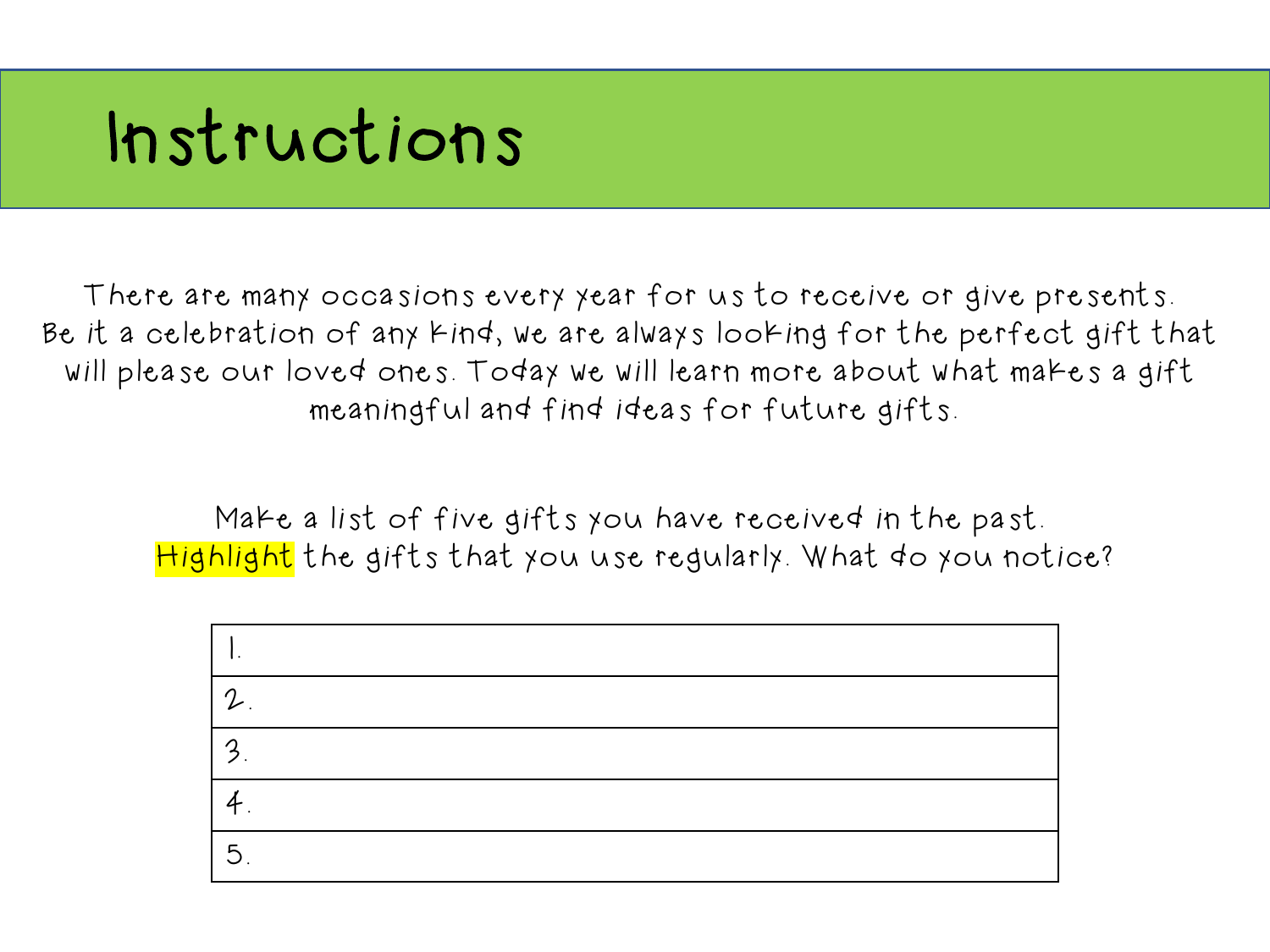#### Read the statements in the chart below. Indicate whether you agree or disagree with each statement.

| Statements                                                                     | lagree | disagree |  |
|--------------------------------------------------------------------------------|--------|----------|--|
| Gifts have to be expensive<br>$($ \$\$\$) to be cool.                          |        |          |  |
| lam happy only if I receive a<br>gift on my birthday.                          |        |          |  |
| I always like and use the gifts<br>l receive.                                  |        |          |  |
| I would be happy if someone<br>offered me homemade<br>cookies for my birthday. |        |          |  |
| Ithink homemade gifts are<br>the best.                                         |        |          |  |
| I sometimes make gifts for<br>my friends and family.                           |        |          |  |
| Taking someone to the<br>  movies is a great gift idea.                        |        |          |  |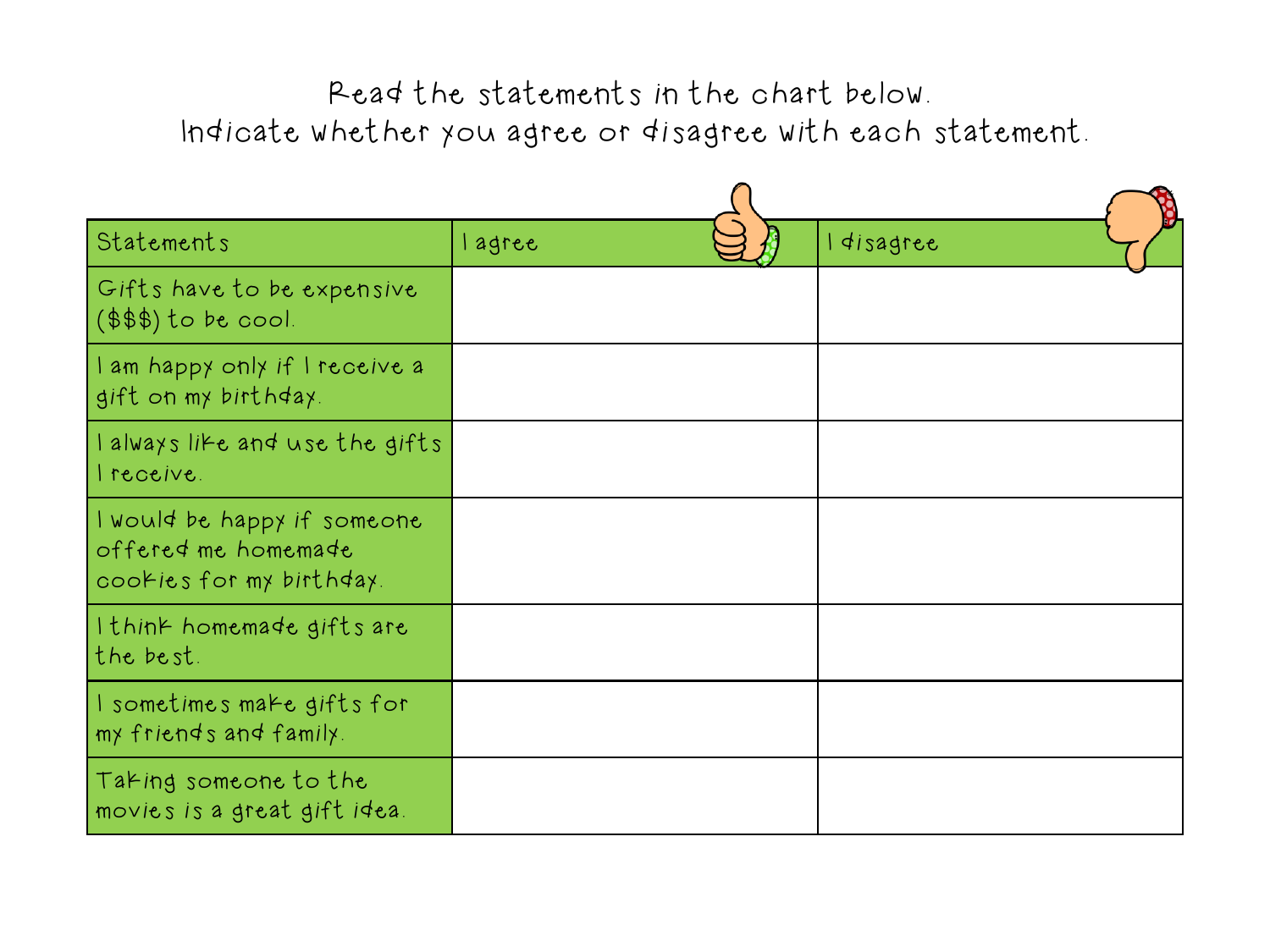Click on the picture to look at the interactive image.

Click on each icon (stars and text bubble) to read the text.

Read carefully.

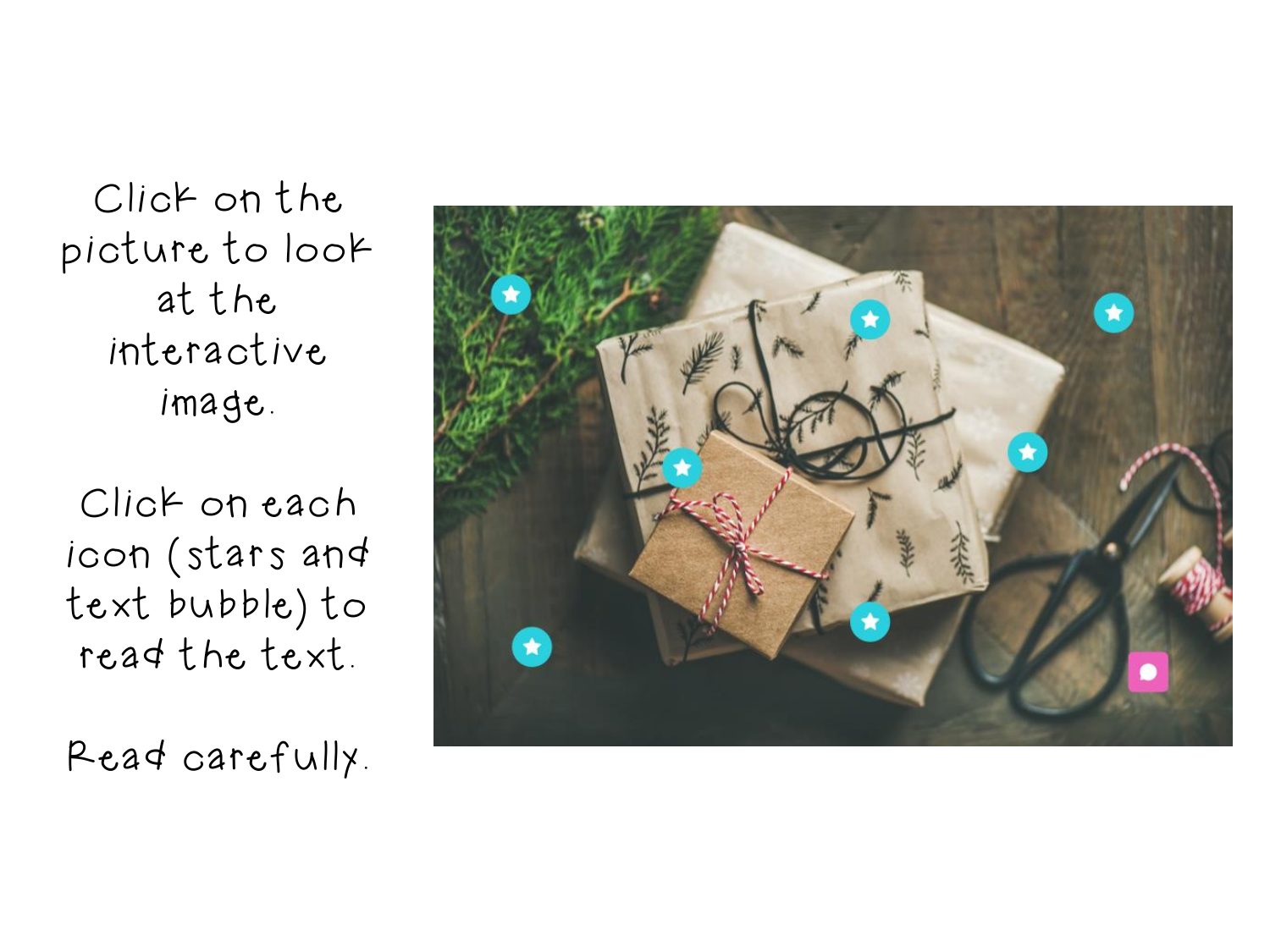Read the name on each category in the chart below. For each category, write down four green gifts ideas.

| Homemade food        | Activities                       | Crafts                           |
|----------------------|----------------------------------|----------------------------------|
| Cookies<br>$\bullet$ | Going to the movies<br>$\bullet$ | · Picture frame                  |
|                      |                                  |                                  |
|                      |                                  |                                  |
|                      |                                  |                                  |
|                      |                                  |                                  |
|                      |                                  |                                  |
| Second-hand items    | Service                          | Other ideas                      |
| · Books              | • Taking the dog out             | Homemade board game<br>$\bullet$ |
|                      |                                  |                                  |
|                      |                                  |                                  |
|                      |                                  |                                  |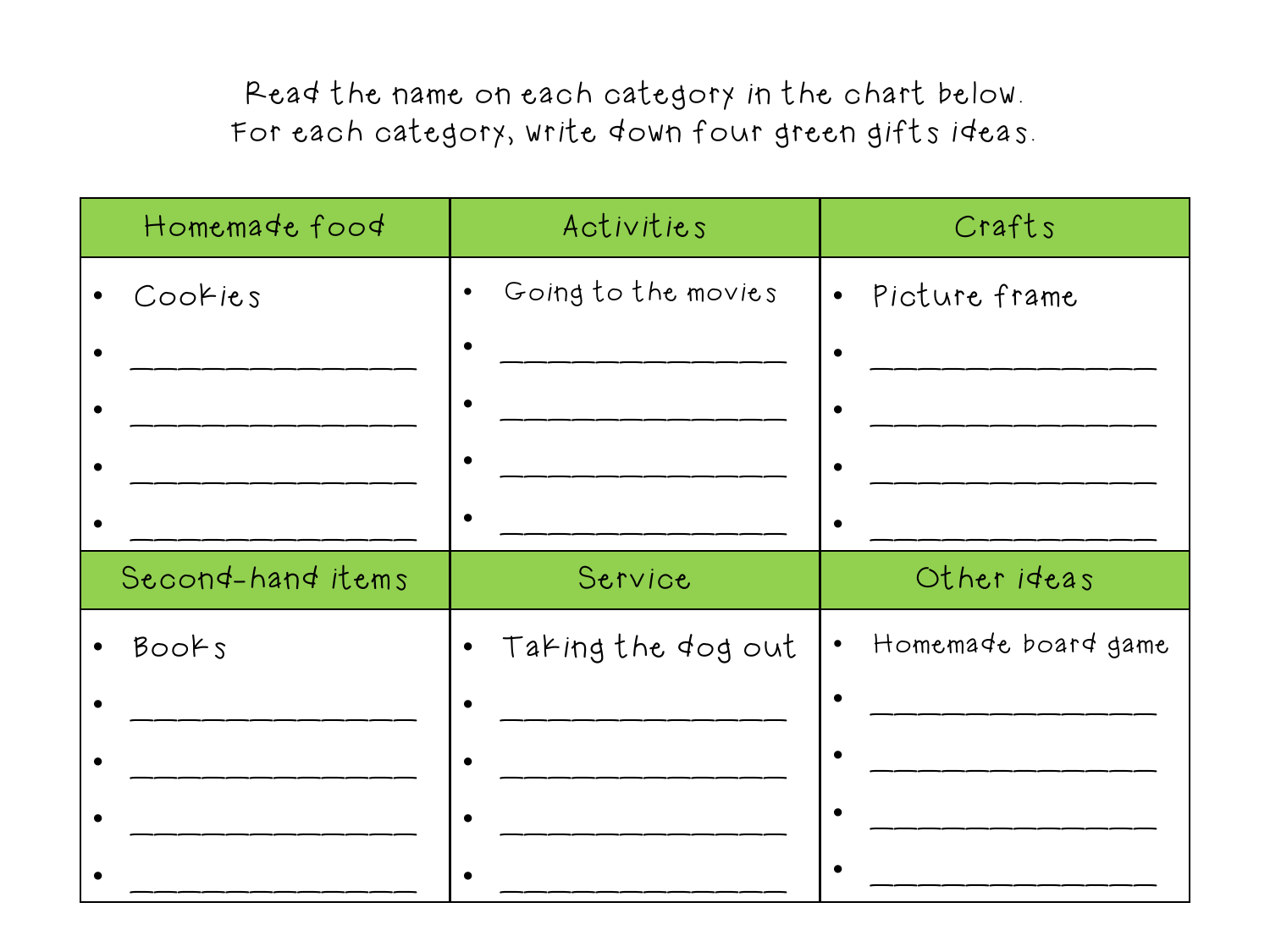# Optional



Survey family members and friends to find out about the best green gift they ever received.